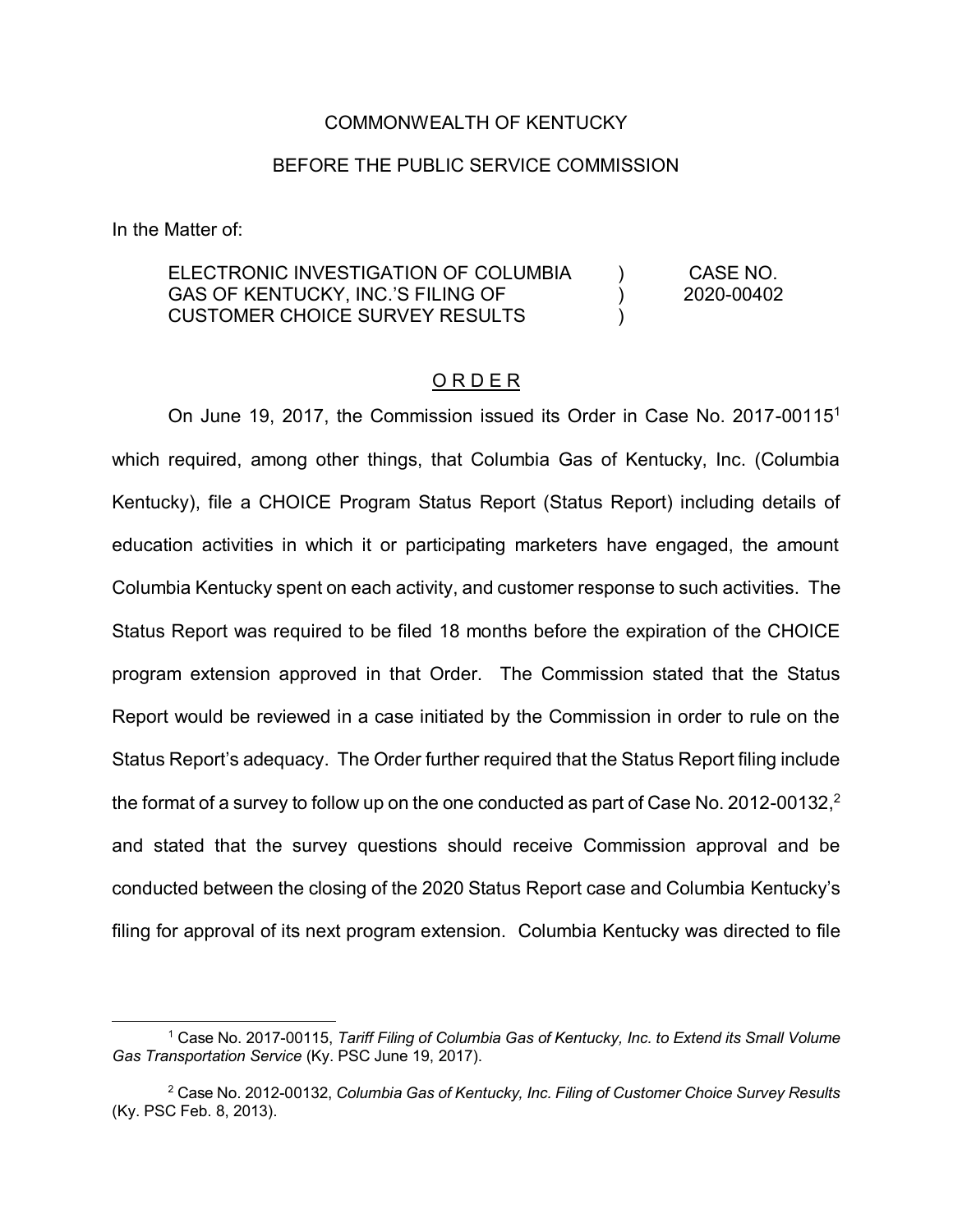its application for approval to extend the CHOICE program six months before the program expires on March 31, 2022, or no later than September 30, 2021.

In compliance with the Commission's June 19, 2017 Order, on September 30, 2020, Columbia Kentucky filed the required Status Report with the Commission. The Commission finds that this proceeding should be initiated to investigate the education efforts implemented by Columbia Kentucky and participating marketers, to rule on the adequacy of the September 30, 2020 CHOICE program Status Report, and to approve questions for the survey which is to be conducted prior to September 30, 2021.

The Commission further finds that a procedural schedule should be established to ensure the orderly review of issues surrounding Columbia Kentucky's CHOICE program. The procedural schedule is attached as an Appendix to this Order.

IT IS THEREFORE ORDERED that:

1. The procedural schedule set forth in the Appendix to this Order, which is attached hereto and incorporated herein, shall be followed.

2. a. Responses to requests for information shall be appropriately bound, tabbed and indexed, with the original and an electronic version to the Commission. The Commission expects the original documents to be filed with the Commission within 30 days of the lifting of the current state of emergency. Electronic documents shall be in portable document format (PDF), shall be searchable, and shall be appropriately bookmarked. Each response shall include the name of the witness responsible for responding to the questions related to the information provided.

b. Each response shall be answered under oath or, for representatives of a public or private corporation or a partnership or an association or a governmental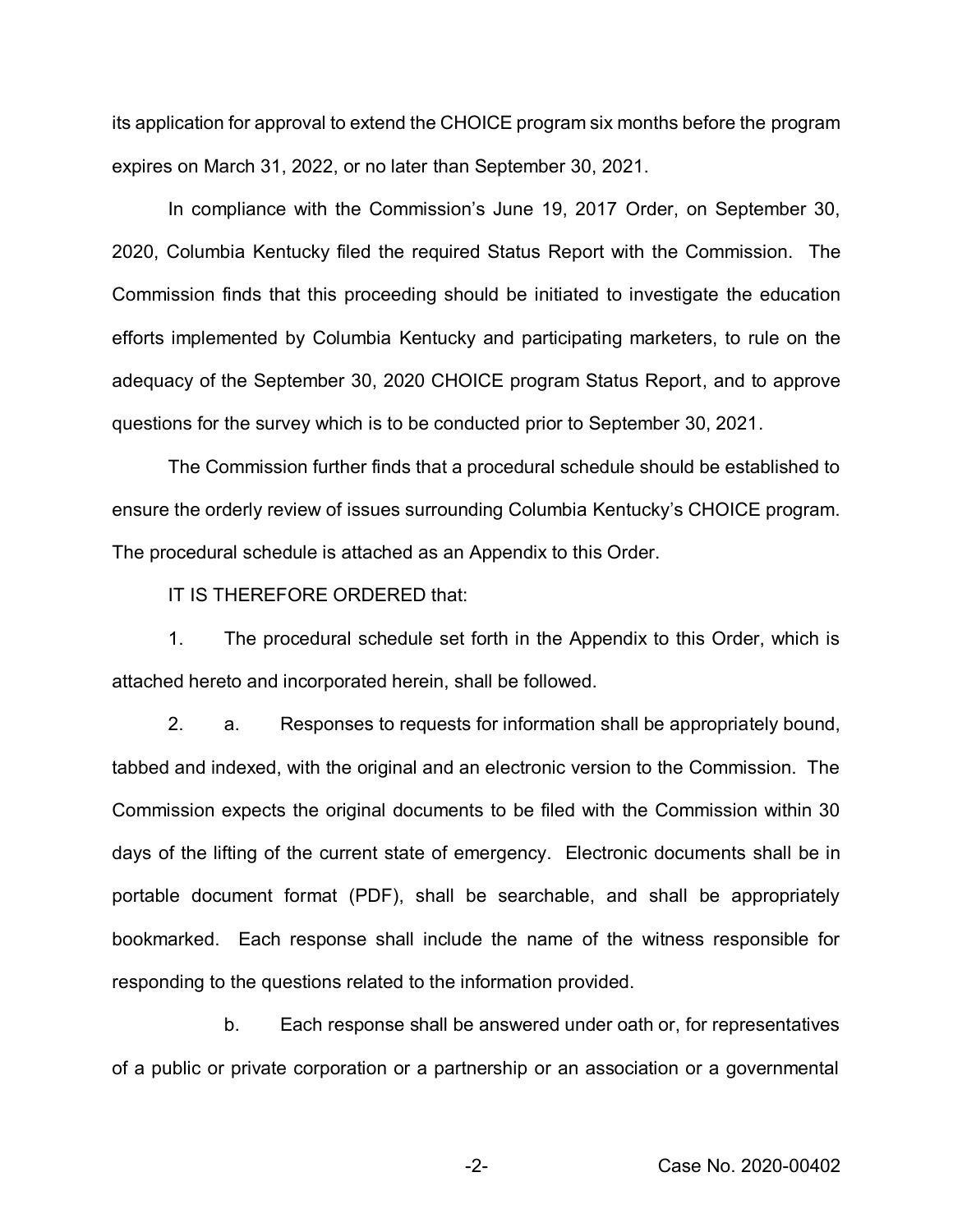agency, be accompanied by a signed certification of the preparer or person supervising the preparation of the response on behalf of the entity that the response is true and accurate to the best of that person's knowledge, information, and belief formed after a reasonable inquiry.

c. A party shall make timely amendment to any prior response if it obtains information that indicates the response was incorrect when made or, though correct when made, is now incorrect in any material respect.

d. For any request to which a party fails or refuses to furnish all or part of the requested information, that party shall provide a written explanation of the specific grounds for its failure to completely and precisely respond.

e. Careful attention should be given to copied material to ensure that it is legible. When the requested information has been previously provided in this proceeding in the requested format, reference may be made to the specific location of that information in responding to this request.

f. Any party filing a paper containing personal information shall, in accordance with 807 KAR 5:001, Section 4(10), encrypt or redact the paper so that the personal information cannot be read.

3. Any party filing a paper with the Commission shall file an original in paper medium and an electronic copy in accordance with the electronic filing procedures set forth in 807 KAR 5:001, Section 8. The original in paper medium shall be appropriately bound, tabbed, and indexed. Electronic documents shall be in portable document format (PDF), shall be searchable, and shall be appropriately bookmarked. The Commission directs the parties to the Commission's March 16, 2020 and March 24, 2020 Orders in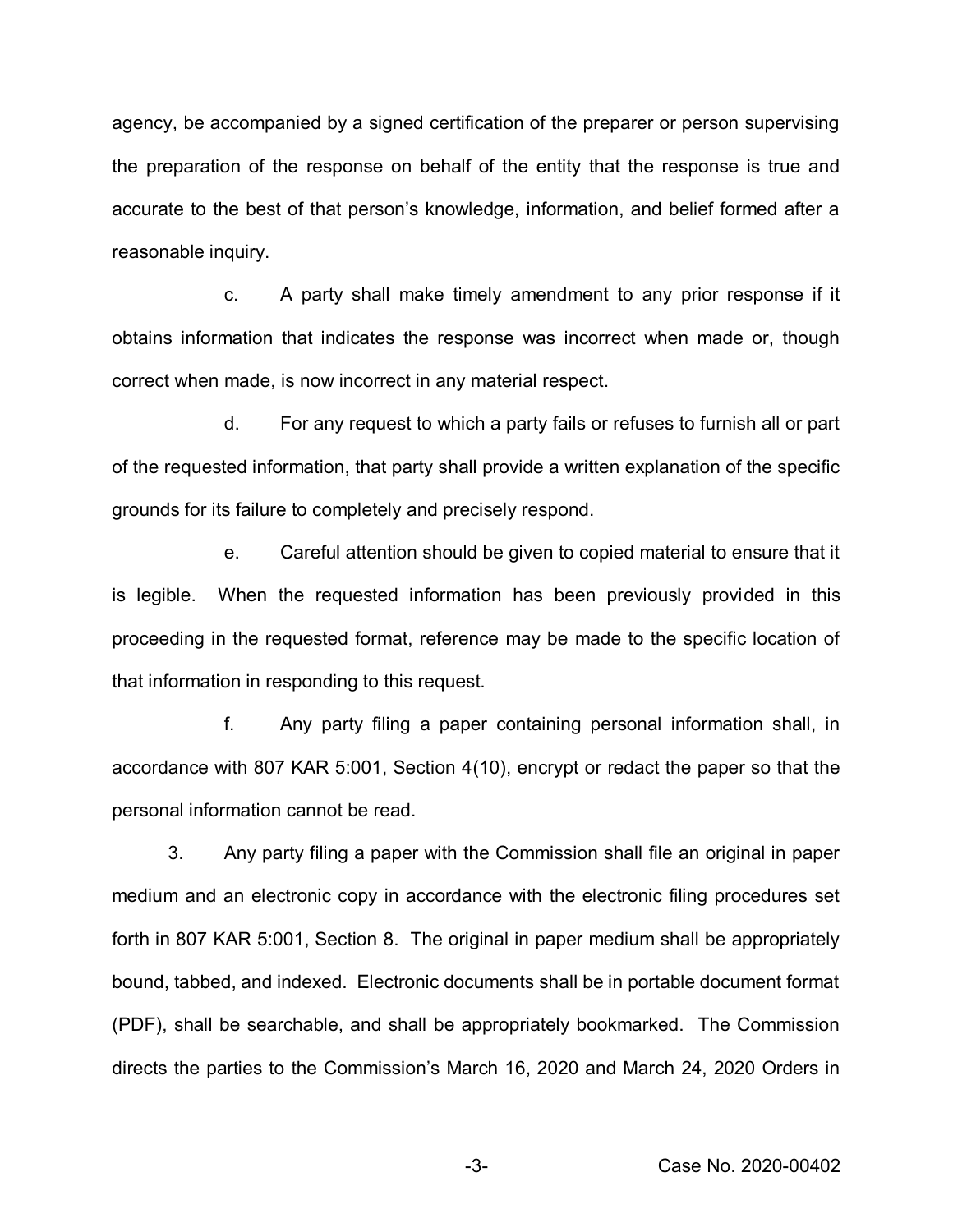Case No. 2020-000853 regarding filings with the Commission. The Commission expects the original documents to be filed with the Commission within 30 days of the lifting of the current state of emergency.

4. If a party requests a hearing or informal conference, then the party shall make the request in its written comments and state the reason why a hearing or informal conference is necessary.

5. As set forth in 807 KAR 5:001, Section 4(11)(a), a person requesting permissive intervention in a Commission proceeding is required to demonstrate either (1) a special interest in the proceeding which is not adequately represented in the case, or (2) that the person requesting permissive intervention is likely to present issues or develop facts that will assist the Commission in fully considering the matter without unduly complicating or disrupting the proceedings. Further, KRS 278.040(2) requires that a person seeking intervention must have an interest in the rates or service of a utility, as those are the only matters that are subject to the Commission's jurisdiction. Therefore, any person requesting to intervene in a Commission proceeding must state with specificity the person's special interest that is not otherwise adequately represented or the issues and facts the person will present that will assist the Commission in fully considering the matter. A mere recitation of the quantity of water consumed by the movant or a general statement regarding a potential impact of possible modification of rates will not be deemed sufficient to establish a special interest. In addition, any motion to intervene filed after the date established in the procedural schedule attached as an

<sup>3</sup> Case No. 2020-00085, *Electronic Emergency Docket Related to the Novel Coronavirus COVID-19* (Ky. PSC Mar. 16, 2020), Order at 5–6. Case No. 2020-00085, *Electronic Emergency Docket Related to the Novel Coronavirus COVID-19* (Ky. PSC Mar. 24, 2020), Order at 1–3.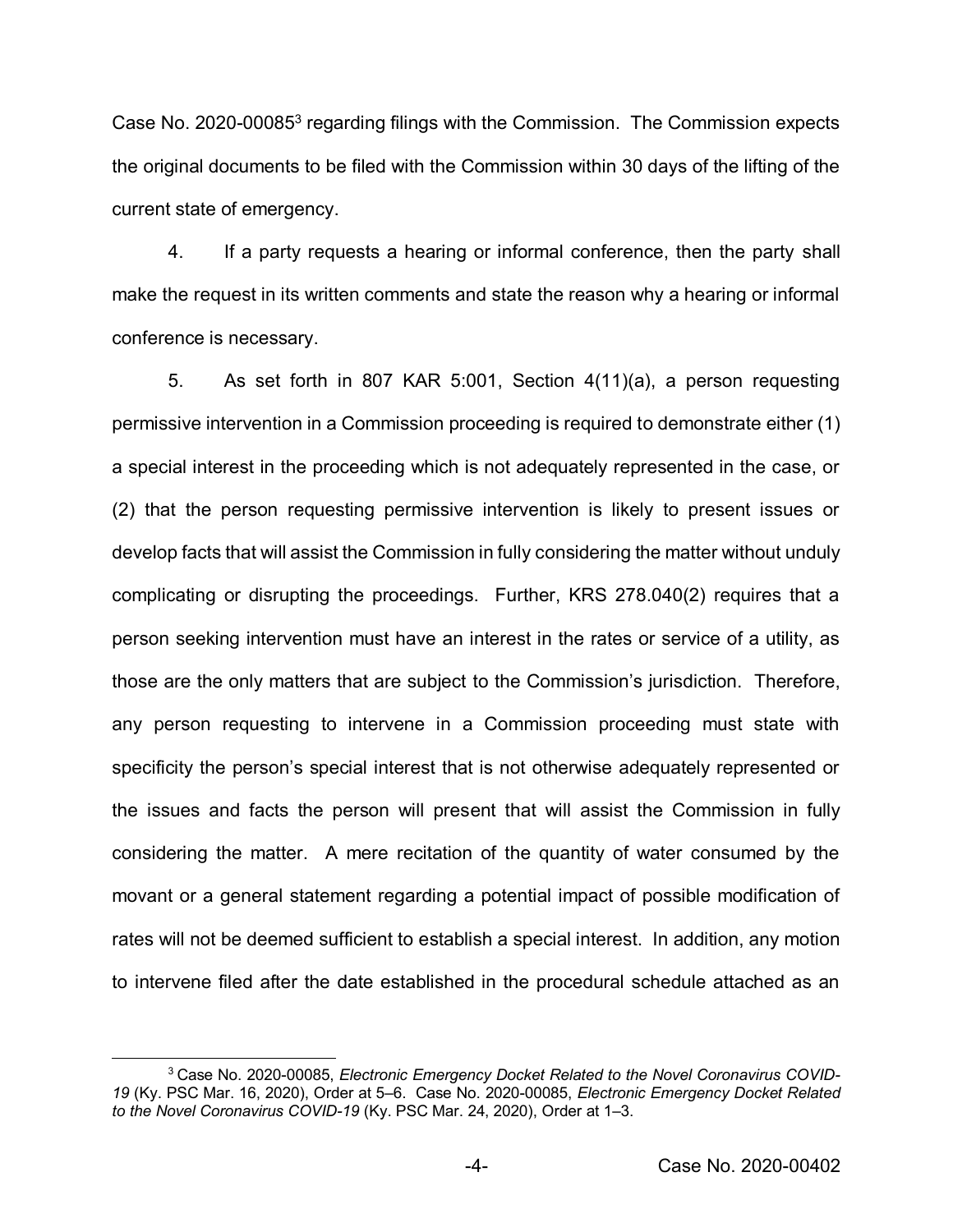Appendix to this Order shall also show good cause for being untimely. If the untimely motion is granted, the movant shall accept and abide by the existing procedural schedule.

6. Columbia Kentucky shall give notice of the hearing in accordance with the provisions set forth in 807 KAR 5:001, Section 9(2). In addition, the notice of hearing shall include the following statement: "This hearing will be streamed live and may be viewed on the PSC website, psc.ky.gov"; and "Public comments may be made at the beginning of the hearing. Those wishing to make oral public comments may do so by following the instructions listed on the PSC website, psc.ky.gov." At the time publication is requested, Columbia Kentucky shall forward a duplicate of the notice and request to the Commission.

7. At any public hearing in this matter, neither opening statements nor summarization of direct testimonies shall be permitted.

8. Pursuant to KRS 278.360 and 807 KAR 5:001, Section 9(9), a digital video recording shall be made of the hearing.

9. The Commission does not look favorably upon motions for continuance. Accordingly, motions for extensions of time with respect to the schedule herein shall be made in writing and will be granted only upon a showing of good cause.

10. Nothing contained herein shall prevent the Commission from entering further Orders in this matter.

-5- Case No. 2020-00402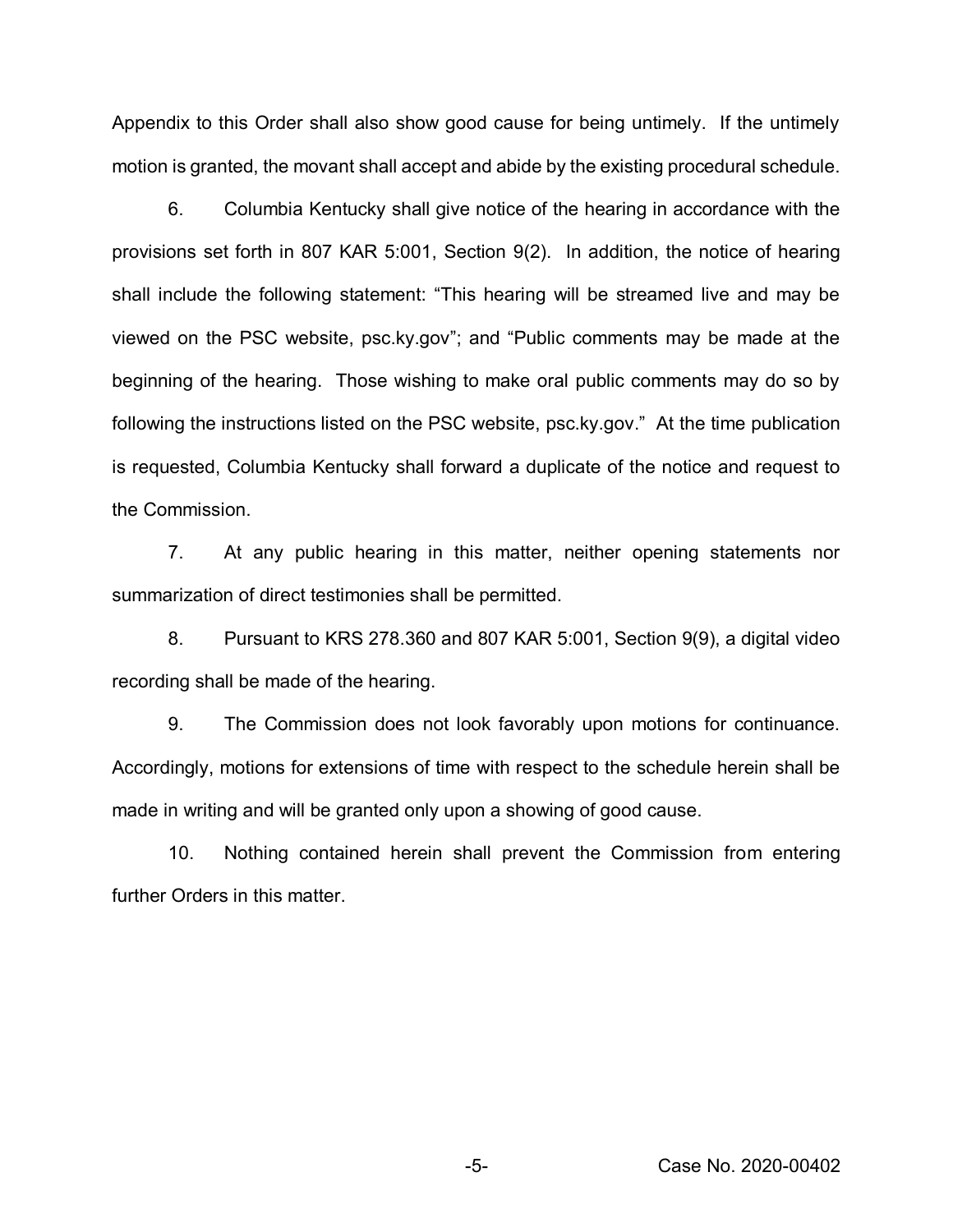By the Commission



ATTEST:

hide C. Pridwell

Executive Director

Case No. 2020-00402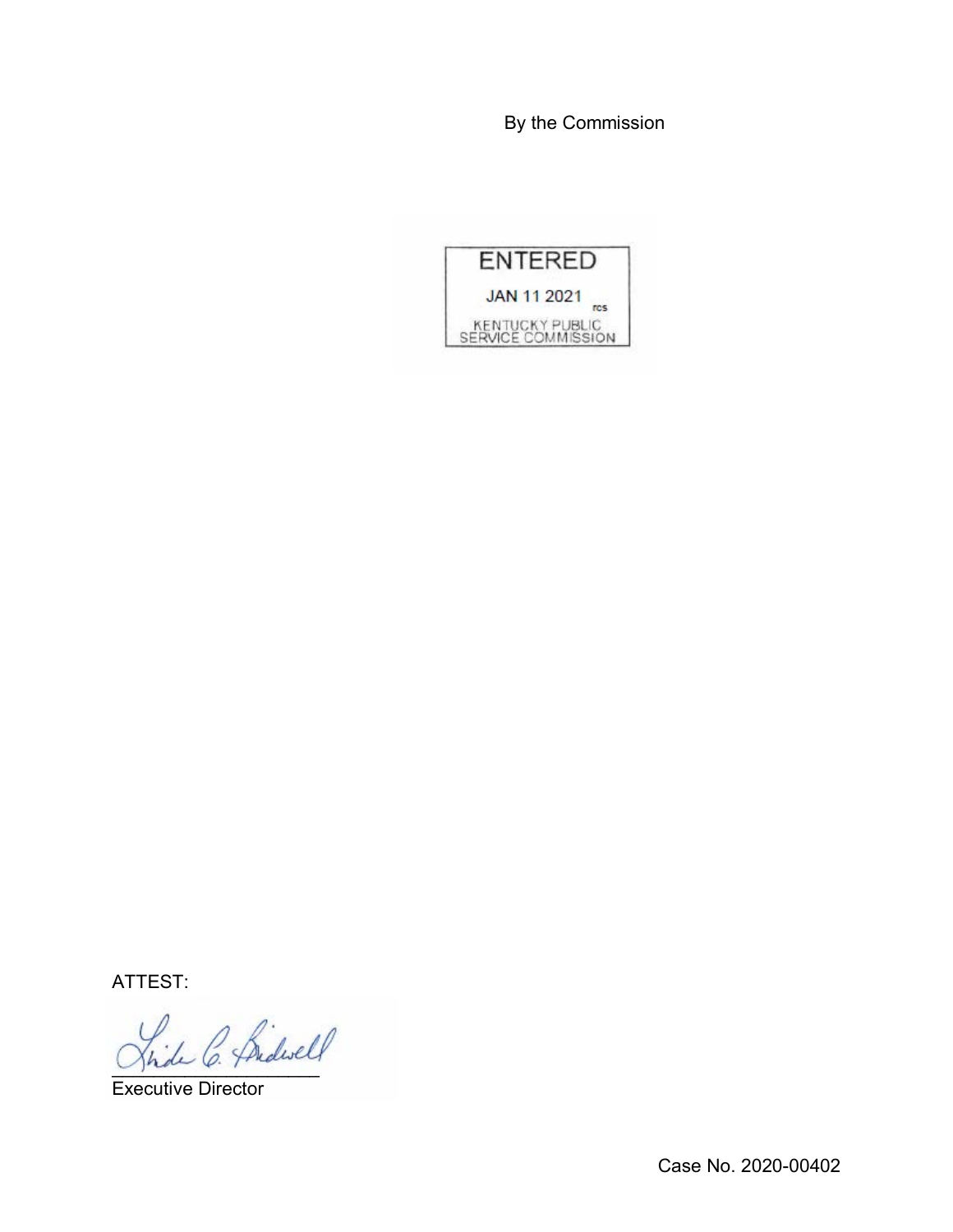# APPENDIX

# APPENDIX TO AN ORDER OF THE KENTUCKY PUBLIC SERVICE COMMISSION IN CASE NO. 2020-00402 DATED JAN 11 2021

| All requests for information to Columbia Kentucky                                       |  |
|-----------------------------------------------------------------------------------------|--|
| Columbia Kentucky shall file responses to requests                                      |  |
| All supplemental requests for information to                                            |  |
| Columbia Kentucky shall file responses to supplemental                                  |  |
| A request for a formal hearing or statement<br>that this case may be submitted based on |  |